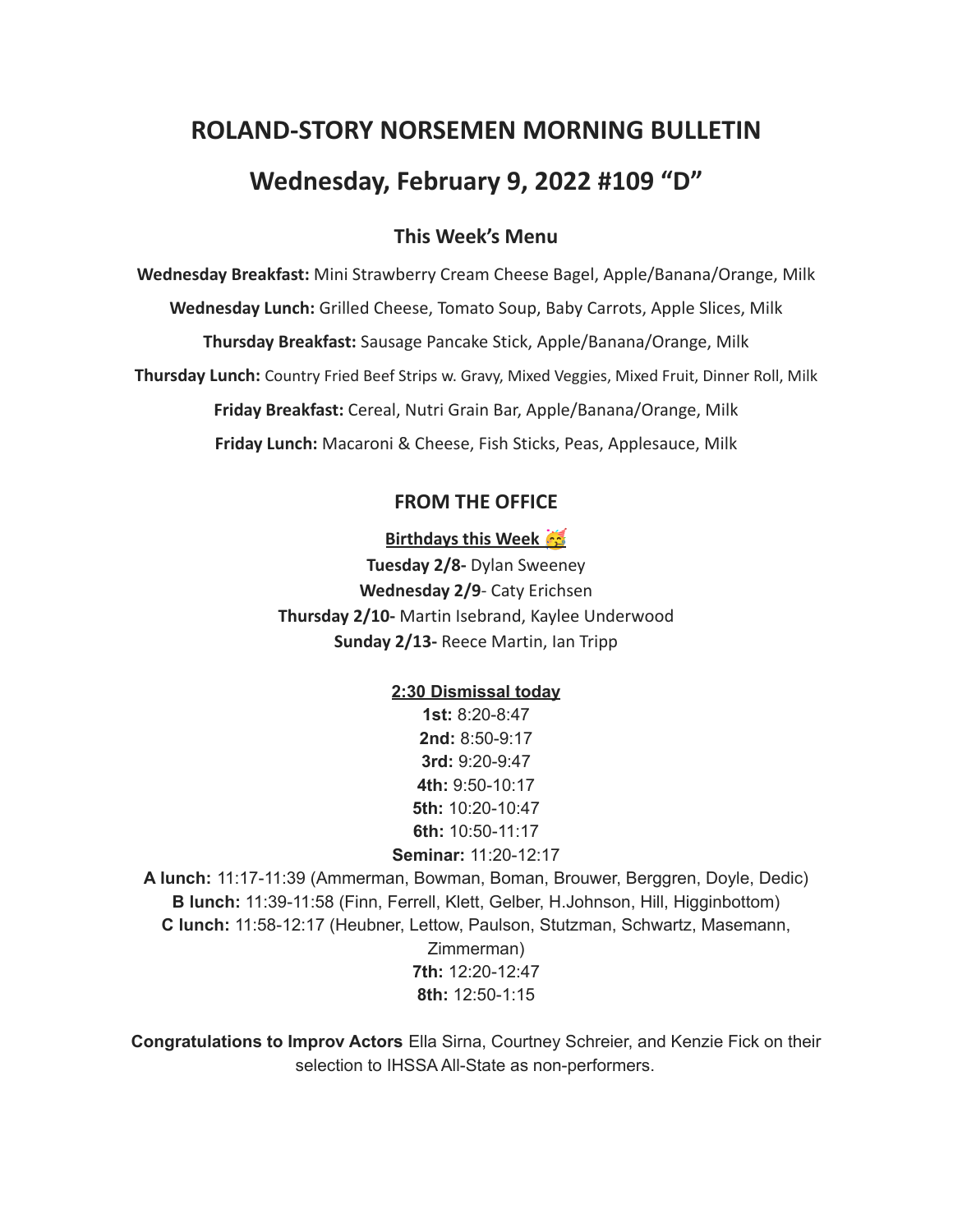**A brief informational meeting will be held on February 9th at 1:20 PM** in the Commons area for any student interested in joining or learning more about the Roland Story Norse ClayBuster trapshooting team. Informational packets will be available to pick up also. Any students who are interested, please stop by and see what we're about!!

**Upcoming Driver's Ed Classes at Roland Story High School**

All classes will remain online and driving will be done in person. March 28-April 29 June 6-June 30 [Click](http://streetsmartsdriversed.com/) here to register.

**There will be two more public informational meetings on the upcoming bond issue.** If

approved, the March 1 bond would allow Roland-Story to move forward with a series of improvements at Dallas Kray Track & Kerry Van Winkle Field and our surrounding athletic complex facilities.

2/15 7pm at the High School library

2/28 7pm at the Middle School library

Attendees will have opportunities to ask questions and provide feedback.

Learn more: [https://www.rolandstorybond.org](https://www.rolandstorybond.org/?fbclid=IwAR3AJHhy8S8KvQsof-Z44UTrIBXDkOZFSdMyUXMovrg0bH3FkvkTprNkFuM)



# **[COUNSELOR FOLDER](https://docs.google.com/document/d/1vmwczNPbDzXe9vFaG5LJMQ7NYDv-i4oQJHybqA65TUc/edit?usp=sharing) (9-12)-Click here**

# **HIGH SCHOOL REGISTRATION 2022-2023**

**Feb. 7,8,9:** Mrs. Heisterkamp visited LA1, 2, 3 classrooms and provided the students with registration materials.

**Feb. 7:** DMACC presented Career Academy information to all 10th grade students.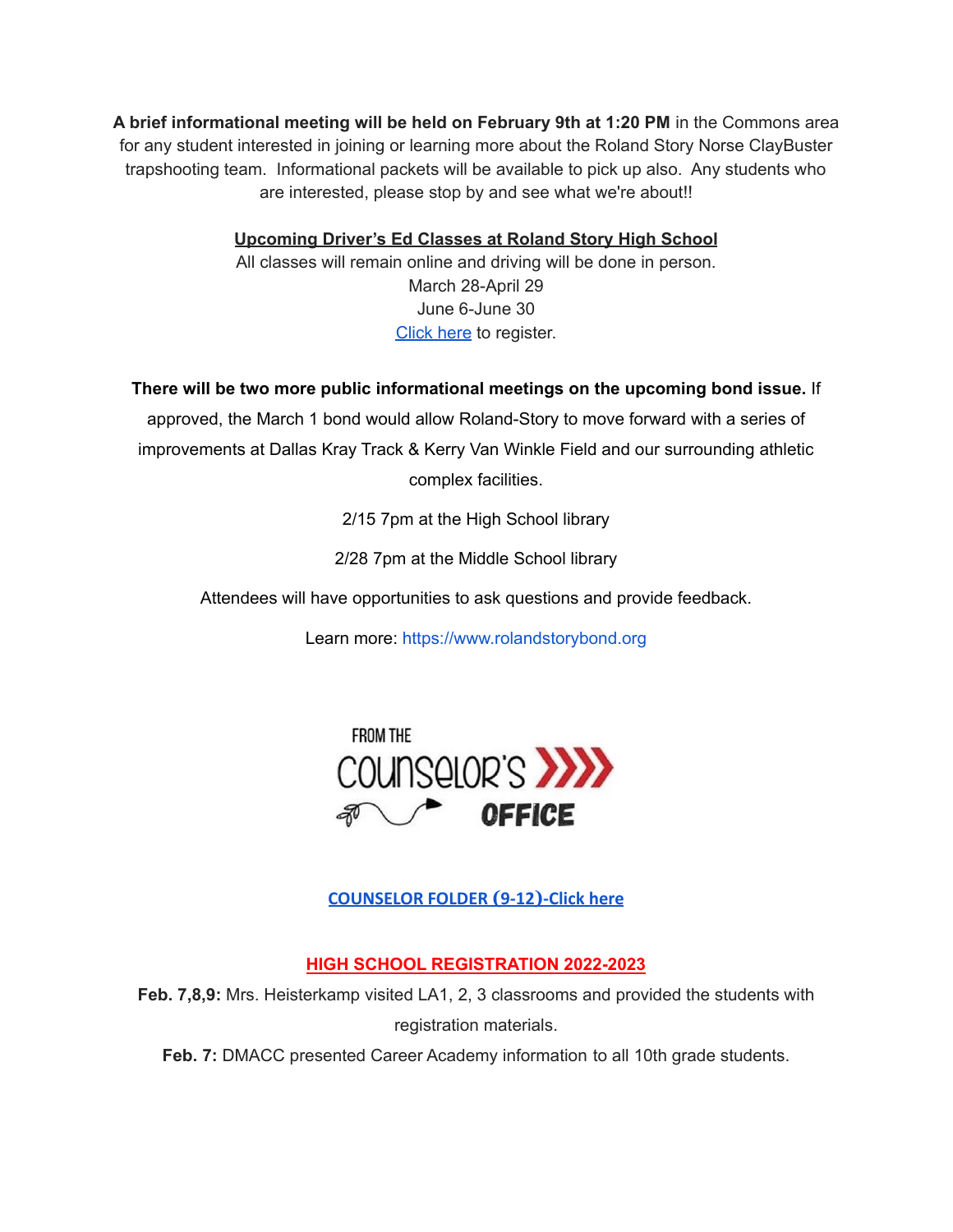**Feb. 14:** All student registration sheets are due and should be given to the student's seminar teacher.

### **Scholarship**

Reynold C. Hentges Memorial [Scholarship](https://drive.google.com/file/d/1hjWI_srze5__tTjHVbJ5z3zd1-S63qlS/view?usp=sharing) (IAAI)- \$1,000 due 3/30 must major in a field of education promoting a career in one of the following professions or area of study: Fire Service, Fire Science, Law Enforcement, Law, Fire Protection Engineering, Fire Protection Technology or Insurance.

[StudentScholarships.org](https://drive.google.com/file/d/1hV3dZAuh9FIeLf132rgQi86QgS7AQzZD/view?usp=sharing)

1) Smart Owl Scholarship- \$7,000 due 2/28 2) DAV Scholarships- \$30,000 due 2/28 3) Women's Cyber Security Scholarships- \$6,000 due 2/28 4) Kennedy Center VSA Young Soloists Award- \$2,000 due 2/28 5) SP Scholarship- \$10,000 due 2/28 6) SEG Scholarships- \$10,000 due 3/1 7) Eagle Scout of the Year Scholarship- \$10,000 due 3/1 8) NIADA Foundation Scholarship- \$3,500 due 3/12 9) Minority/Indigenous Nurse Leader Scholarship- \$1,000 due 3/15 10) BMW Engineering Scholarship- \$1,500 due 3/21 11) Careers that Care Scholarship- \$750 due 4/18 12) American Culinary Federation Scholarships- \$2,500 due 4/30 13) Abbott Painters Scholarship Program- \$500 due 4/30 14) Got a Spine Scholarship- \$500 due 5/2 15) Hospital Safety Awareness Scholarship- \$1,000 due 5/31

# **Local Scholarship**

Ag Coop Safety Directors of Iowa [Scholarship](https://drive.google.com/file/d/1wX3l1X88nHo4DZaVPAlq49FzsUtMJSWh/view?usp=sharing) Make a copy, fill, print, sign and email. Multiple scholarship awards up to \$3,000 due 4/29.

#### **ATHLETIC ACTIVITIES FOR THE WEEK**

**Saturday 2/12/22**